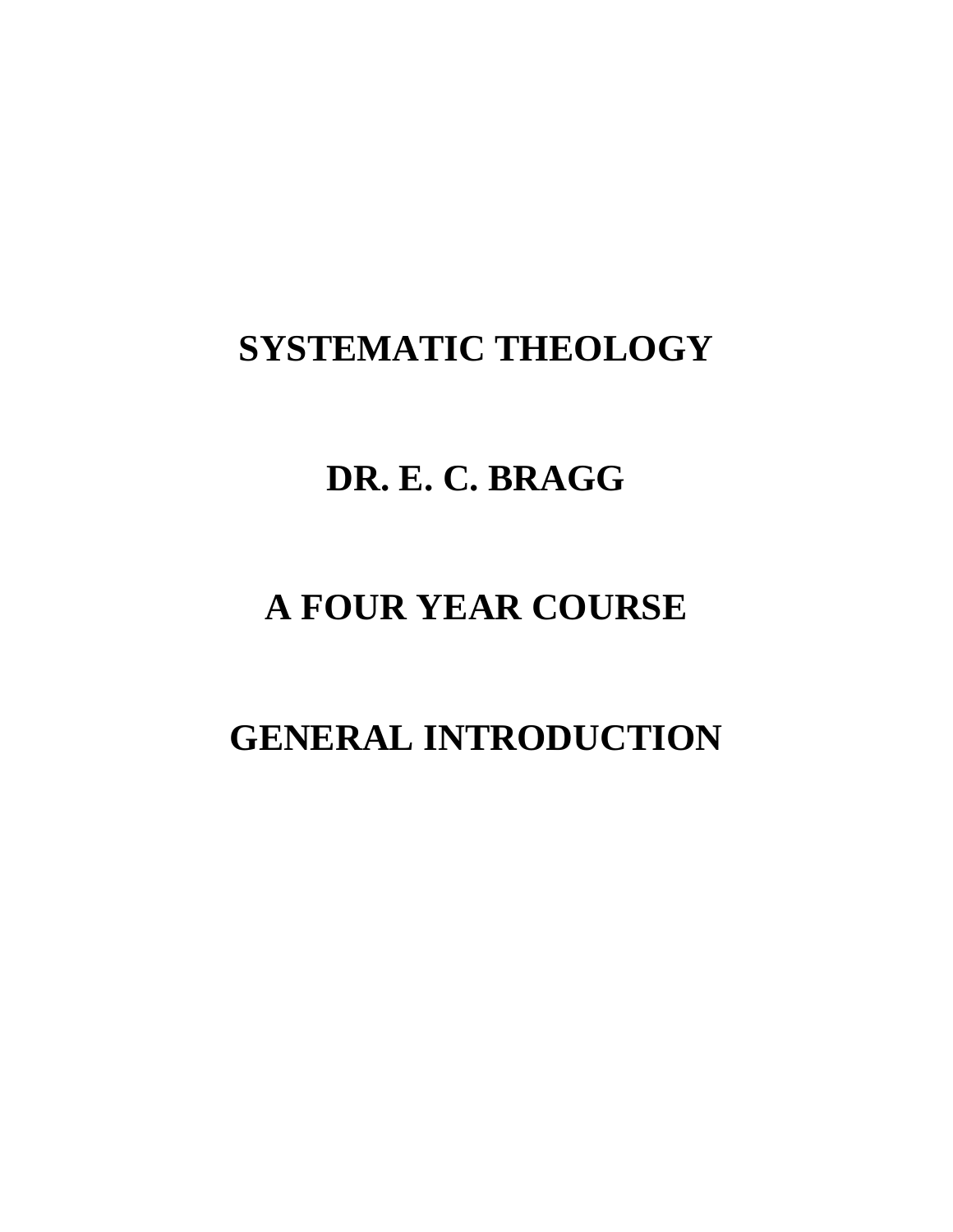# **Systematic Theology Four Year Separate Subjects**

**Angelology/Demonology - Doctrine of Angels, Satan, and Demons Anthropology - Doctrine of Man Bibliology - Doctrine of the Bible Christology - Doctrine of Christ Cosmology - Doctrine of the Earth Ecclesiology - Doctrine of the Church Eschatology - Doctrine of Biblical Prophecy Harmartiology - Doctrine of Sin Pneumatology - Doctrine of the Holy Spirit Soteriology - Doctrine of Salvation Theology - Doctrine of God**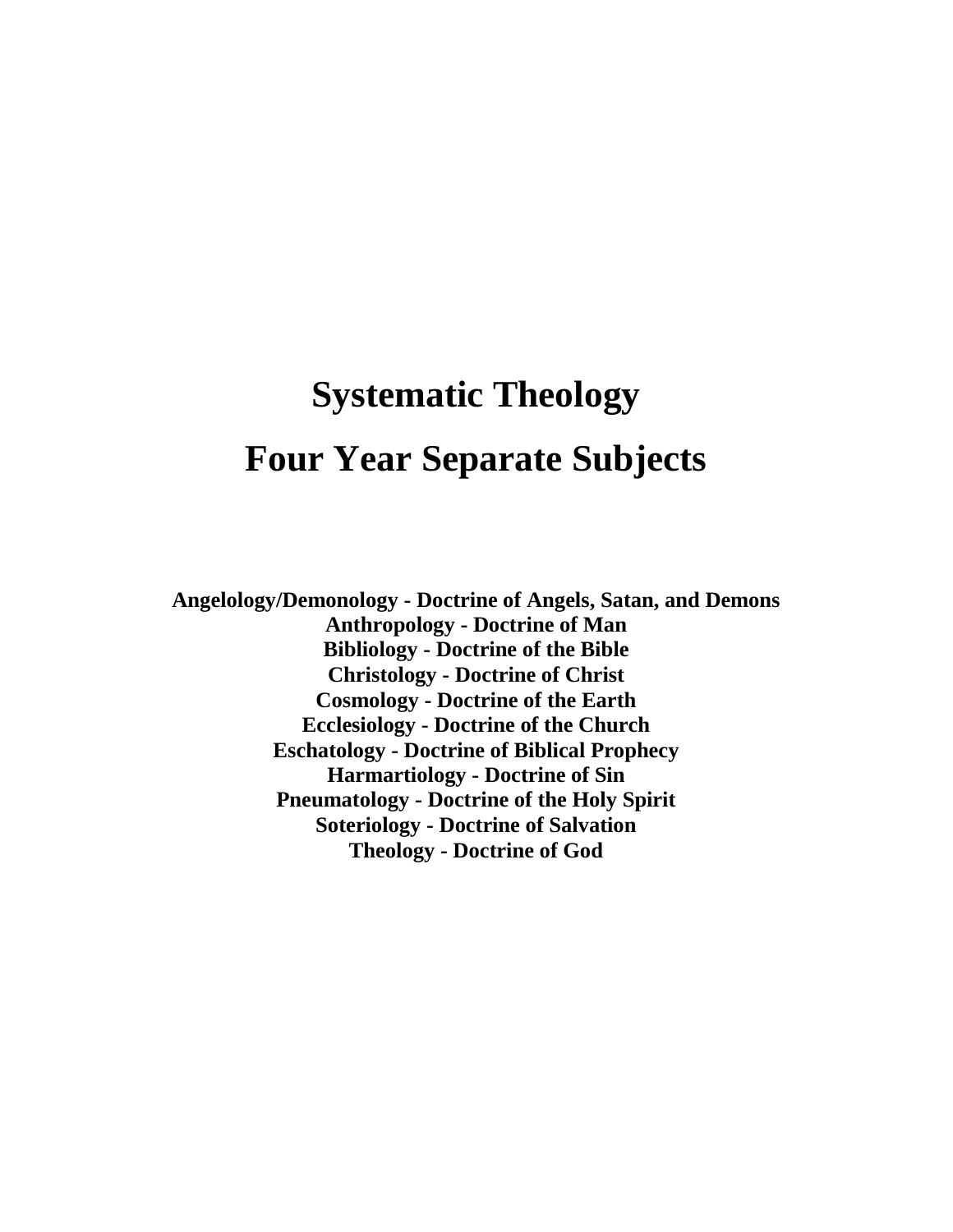### **Systematic Theology General Introduction**

We shall not concern ourselves in this course with the intricate distinctions usually made between various kinds of theology nor the history of the usage of the term theology. Any comprehensive on the subject of systematic theology will furnish this data for ready reference without burdening the mind with much that is just as readily forgotten. We might merely name some of the intricate distinctions usually made just to illustrate:

- 1. There is that of Natural and Revealed, sometimes called, Natural and Supernatural.
- 2. There is the distinction between the following:
	- a. True and False Theology
	- b. Theoretical and Practical
	- c. Dogmatic and Moral
	- d. Thetic and Antithetic
	- e. Didactic and Polemic
	- f. Critical and Elenctic
	- g. Subjective and Objective
	- h. Scholastic and Positive

The study of Christian Doctrine is the foundation of all Bible study. It forms a firm bedrock for all other Bible study or subjects. It should straighten our loose thinking, strengthen our faith, increase our love of the Word of God, and formulate into one coherent system all of our beliefs so that the Word of God will reveal itself as one grand harmony, the basis for our faith and practice.

Many have derided the study of the Doctrine as unnecessary and particularly deadening to religious life, when, in truth, the very opposite is true. A tree is known by its fruit. A good tree, like the systematic study of the Word of God, must only bring forth good fruit. Any constant handling of the Word of God; any deep study in the Word of Life must of necessity strengthen and nourish that new life of God in the soul. Peter says that it is the "sincere milk of the Word," I Peter 2:2, that causes the growth in our spiritual life. By way of illustration, one may note within any given congregation that the ratio of real meaty Bible exposition is the index of spirituality in the hearers. I have heard several times the boast by a preacher, "I do not have any doctrine in my sermons." How can any man preach the Word of God and not include Doctrine? What a mystery that is! If by doctrine he means great theological definitions and vagaries, I could give a hearty "Amen," but, we shall see by our definition of what we sincerely believe to be true of Systematic Theology, that a man cannot preach the Word of God and not include Doctrine.

Most opposition to the study of Doctrine may be traced to a desire to get away from the restrictions it would pace upon unbridled thinking, or imagination, and license of speculation. As far as Doctrine formulating a creed, every man must have a creed. It may be negative or positive. It may be a creed denying the possession of a creed, but, nevertheless, it is a creed. If it is the soul's belief, whether positive or negative, then it is the man's creed. It is the regulator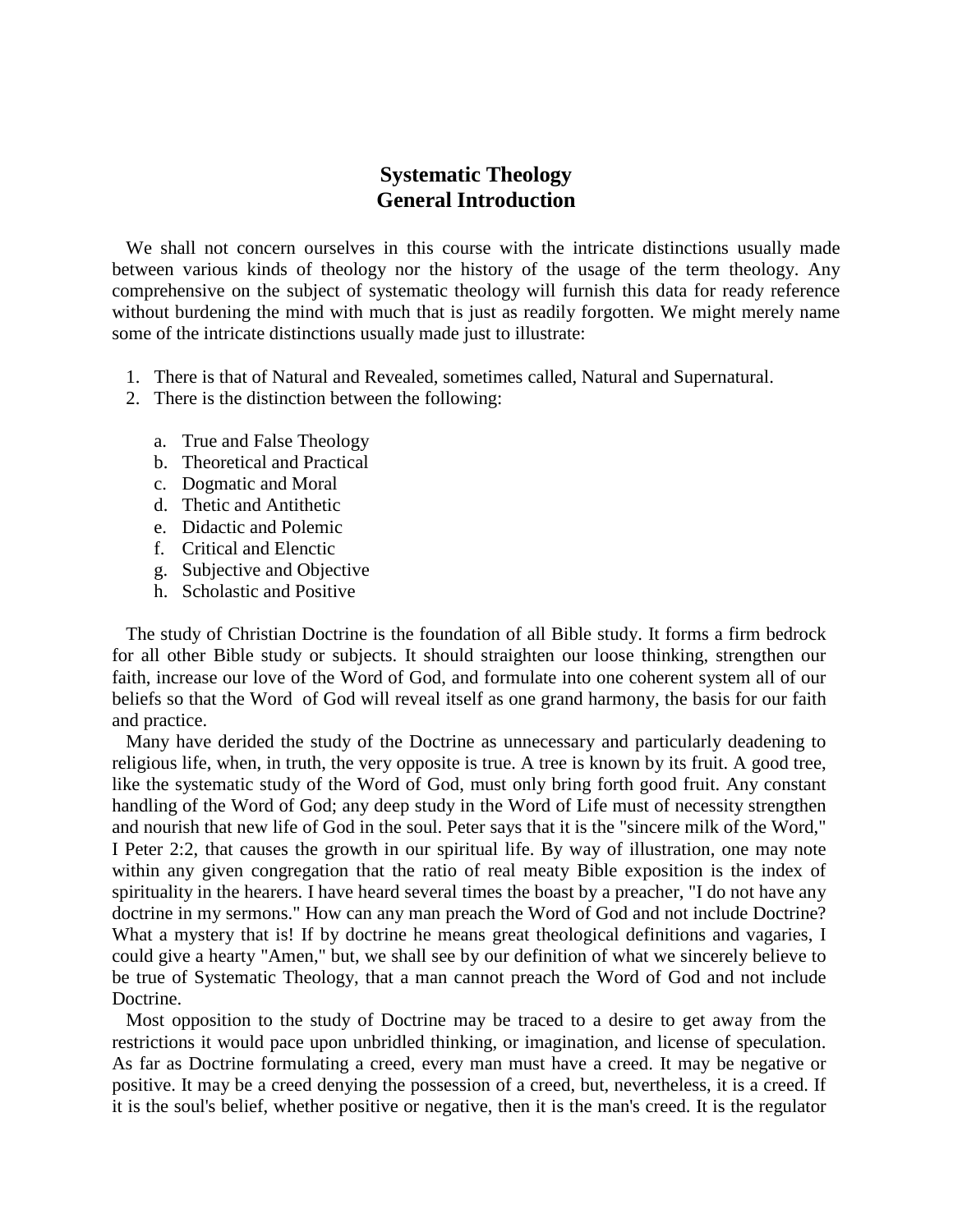of his life. Someone has said, "A creed is like a backbone; a man doesn't need to wear his backbone in front of him, but he must have one, and that a correct one." It holds the figure erect and gives shape to the body. Such is the underlying purpose of the study of Doctrine.

#### I. Definition of Biblical Doctrine

Christian Doctrine is the aggregation of all that the Bible has to say upon any one subject.

II Peter 1:20-21, (Rotherham translation), "Of this first taking note that no prophecy of Scripture becomes self-solving; for not by will of man was prophecy brought in any time; but, as by the Holy Spirit, they were borne along spoken by man."

It is stated thusly in John Nelson Darby's translation, "Knowing this (first principle) that the scope of no prophecy of Scripture is had from its own particular interpretation, for prophecy was not even uttered by the will of man, but holy men of God spoke under the power of the Holy Spirit."

This is the principle of truth in the Word of God, that nowhere in any one place does the Holy Spirit give a complete outline of any particular truth. Since there is only one Author of the Bible, though many writers, however, God could give to whomsoever He willed a little more of the particular doctrine until, through the centuries, the teaching is complete.

Throughout the whole Bible, therefore, many times quite removed from each other, various writers, under different circumstances, by varying names, the Holy Spirit moved or carried holy men of God along to add here and there different facets to the diamond of some truth until the finished Doctrine emerges. Here is the need for the study of Doctrine gathering from all the Scriptures everything that is taught on any one subject, systematizing them into one coherent doctrine or Systematic Theology. Also, there is a consideration of the errors taught as Bible doctrine with a refutation.

#### II. Some Distinctions

There must be kept in mind the difference between the study of Doctrine and experience; one does not want to build a doctrine on personal experiences, but only upon the infallible Word of God.

A. Morality is a law; Christianity is a life. Morality is conforming to an abstract law of right, while Christianity is a relationship in communion with God. We judge a man's theology by his creed, but his Christianity by his life. Theology is of the head; Christianity is of the heart. The prime danger in the study of theology, as in all Bible study, is the advancement of the head while the heart stands still and is barren. The words of Jesus still resound, "If ye know these things, happy are ye if ye do them," John 13:17; also, "Except your righteousness exceed the righteousness of the Scribes and Pharisees, ye shall in no wise enter the kingdom of heaven," Matthew 5:20. They had morality, human righteousness, but no real relationship with God. The Scribes knew the Law of God forwards and backwards, the latter more than the former, but they did not know the God of the law.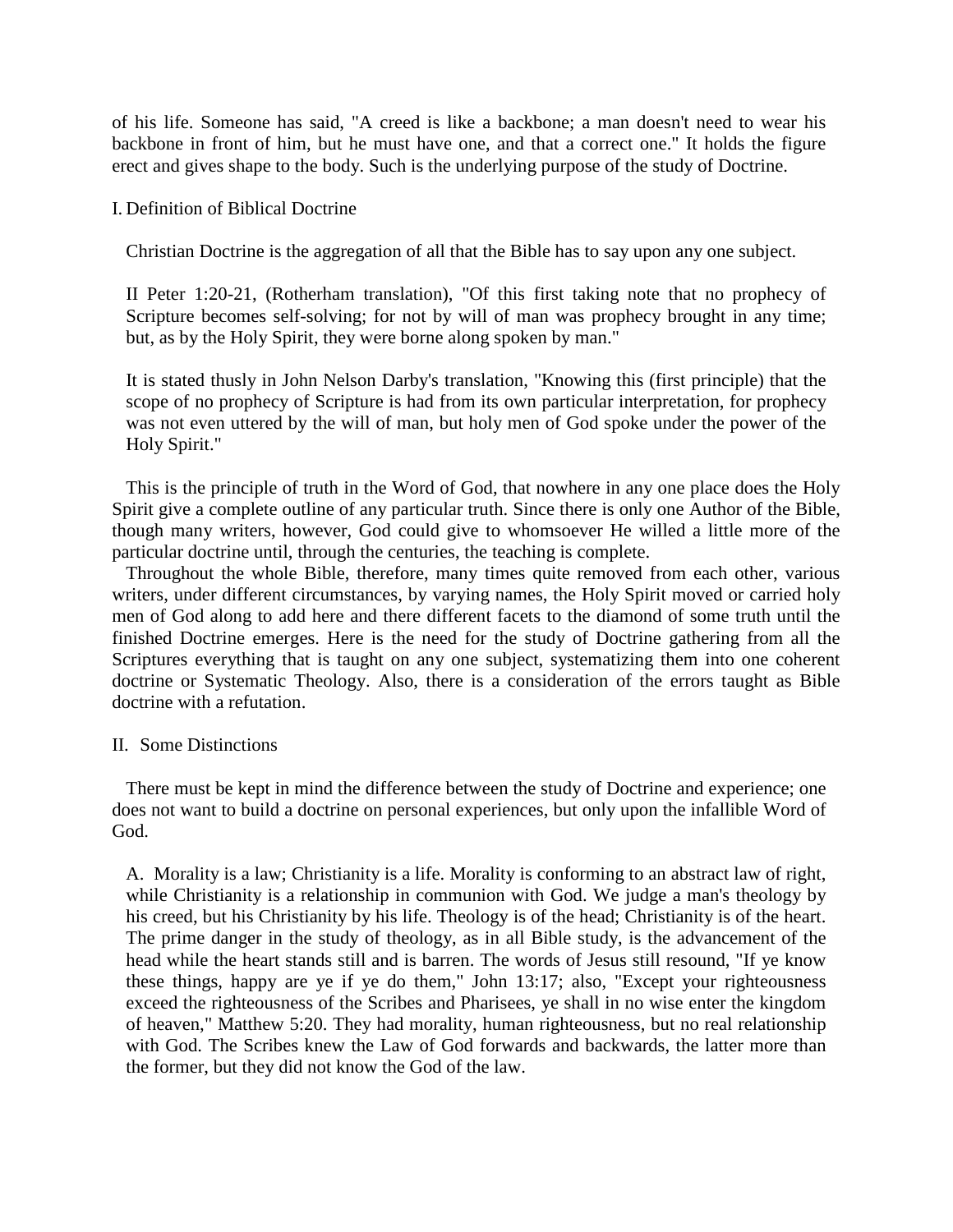B. Theology is a creed; Christianity is a life. A man may be a theologian and yet not a Christian. He may know something about God and yet not know God. Many a man who knew nothing of the five points of Calvin, or the thirty-nine articles of Martin Luther, may yet be in heaven, while another well versed in the Westminster Catechism, and well-schooled in Theology, may find himself in eternity without Christ; damned in spite of his theology. Sam Jones well said, "I'd rather know my a.b.c.'s in heaven than Greek and Hebrew in hell. C. Worship is an art; Christianity is a life. Worship is but the outward expression of the God-given instinct to reverence of the Supreme Being. A pagan worships, but according to God's Word, "The things that the heathen sacrifice, they sacrifice not unto God but unto demons," I Corinthians 10:20. It is further seen in Scripture that their sacrifices are "an abomination unto God," Proverbs 15:8, 21:27; and "even his prayer shall be an abomination," Proverbs 28:9. A man may worship, Paul states, "whom therefore ye ignorantly worship, him declare I unto you," Acts 17:22-23. The Christian worship is "in the Spirit, for the Father seeketh such to worship Him," John 4:23, for His Spirit has been made alive by God's Holy Spirit and now has a worshipping communion.

#### III. Two True Sources of Doctrine

#### A. Nature

This source is very limited. In the study of Christian Apologetics we see that it only shows forth "His eternal power and Godhead" as Paul says in Romans 1:20; see also Psalm 19. The inadequacy of nature as a source of Doctrine may be seen from Acts 17:23.

#### B. The Scriptures

Doctrine must, from the very necessity of the case, be a subject of Divine revelation. "Man by searching cannot find out God. 'Canst thou find out the Almighty unto perfection;'" said by Zophar in Job 11:7 but still true. God must reveal Himself to man. Man lacks the proper faculties, and the ones he has by nature are fallen, depraved, or deformed and give a contorted, distorted picture of God. God must "by bearing along holy men of God by His Holy Spirit," I Peter 1:21, give us through the Scriptures a revelation of Himself.

#### IV. Four Mistaken Sources of Doctrine

#### A. Traditionalism

Traditionalism is the accumulation of the ages of certain beliefs of the great men and institutions until they partake of an ascribing of infallibility on a par with the Scriptures, and, in certain pet beliefs, superior to, and superseding the Scriptures. Many times they are contradictory to the Scriptures. One of the classical examples is to be found in the Gospels when Jesus came to His own people and accused them of making void the Word of God by their traditions, as included in their Targums, Talmud and Kabalistic writings. See Matthew 15:2-9. Note verse 9 carefully, "But in vain they do worship me, teaching for doctrines the commandments of men." See the whole context in chapter 15:1-14, "Blind leaders of the blind;" see also Mark 7:13, "making the Word of God" of no effect through your tradition."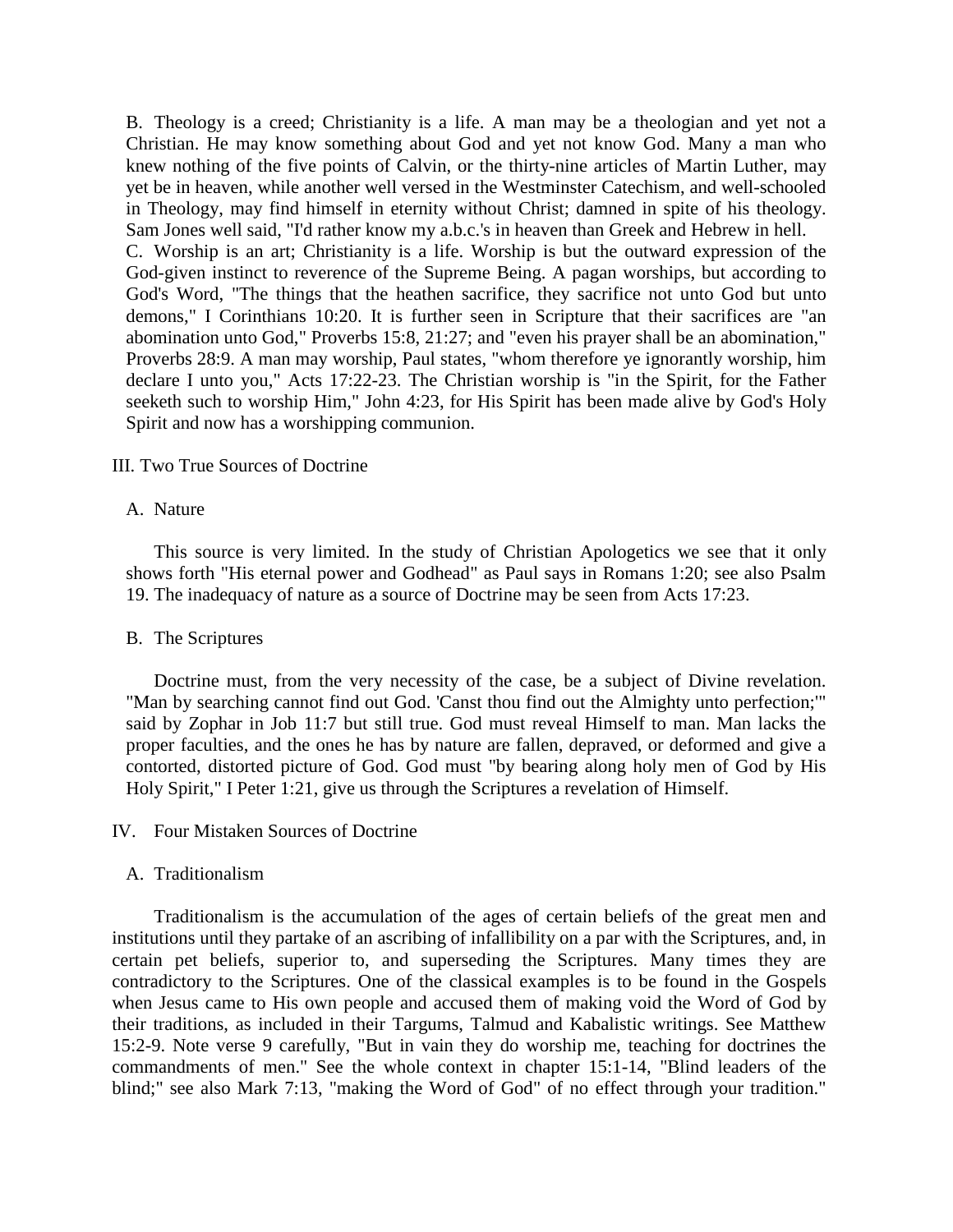The Revised Standard Version uses the word "void." Rotherham uses the word "cancelling." Thayer states, "of akuroo," or without authority, not binding, void. This, of course, is the whole plan of the enemy of God and His Word, that of Satan, nullifying first the inspiration, the result then is denying the authority of the Bible. If it is but man's book, it only has man's faulty sayings and thus not any better than our own. How many times are the very plain teachings of Scripture set at naught and a diametrically opposing doctrine taught by the substitution of traditions? This can be seen in the teachings of Catholicism with their advocacy of the infallibility of the Pope and the College of Cardinals when they are speaking "ex cathedra," or in "their office."

#### B. Rationalism

This is the source of modernism and Higher Criticism. It would subject all of the teachings of the Bible to the criteria of human reason and reject anything in the Bible that is contrary to their own slant of reasoning. How dangerous that can be is easily seen when we consider how biased toward evil the natural, unconverted man is and how darkened his intellect. Even in the converted man, there is a dangerous tendency to twist the Scriptures to fit man's opinions; how much more is this true of the unconverted. Rationalism would make a critic of the Bible rather than the Bible the critic of man. God declares that this is so in Hebrews 4:12, "For the word of God is quick, and powerful, and sharper than any two-edged sword, piercing even to the dividing asunder of soul and spirit, and of the joints and marrow, and is a discerner of the thoughts and intents of the heart." The Greek word is "kritikos," or critic, discerner.

#### C. Confessionalism

These are the creeds of the various denominations. Many times there are appealed to as sources of doctrine to prove various points of dispute. John Calvin, for an illustration, is more quoted to prove some extreme Calvinistic viewpoints than is the Bible. It seems to be forgotten by many, however, that whatever truth Calvin taught, whatever authority he might have had was derived from the Word of God. He had no authority of his own.

Many set great store by the confessions of the church, such as the Westminster Confession Augsburg, or Heidelberg Confessions, etc., than by the Scriptures themselves. They say, "This is the teachings of our church as determined by that particular Synod or group meeting together to formulate a "confession of faith," and woe be to the man or woman who would dare to differ with them on any point of interpretation of the Word of God by claiming any independence of thought. The only point of truth in that stand is to be found in the general tenor of how many times there has been any error taught for centuries, only to have it be discovered and exposed by some daring "Protestant," who many times paid for it by excommunication and even death.

Remember this truth, the confessions of faith are themselves derived (if they are worth anything at all) from the Scriptures, and whatever authority they may have is according to how true to the Scriptures they are, and is derived only from those Scriptures. They have no independent authority; see Mark 7:6-9, "He answered and said unto them, 'Well hath Esaias prophesied of you hypocrites, as it is written, This people honoureth me with their lips, but their heart is far from me. Howbeit in vain do they worship me, teaching for doctrines the commandments of men.'?" For laying aside the commandment of God, ye hold the tradition of men, as the washing of pots and cups: and many other such like things ye do. And he said unto